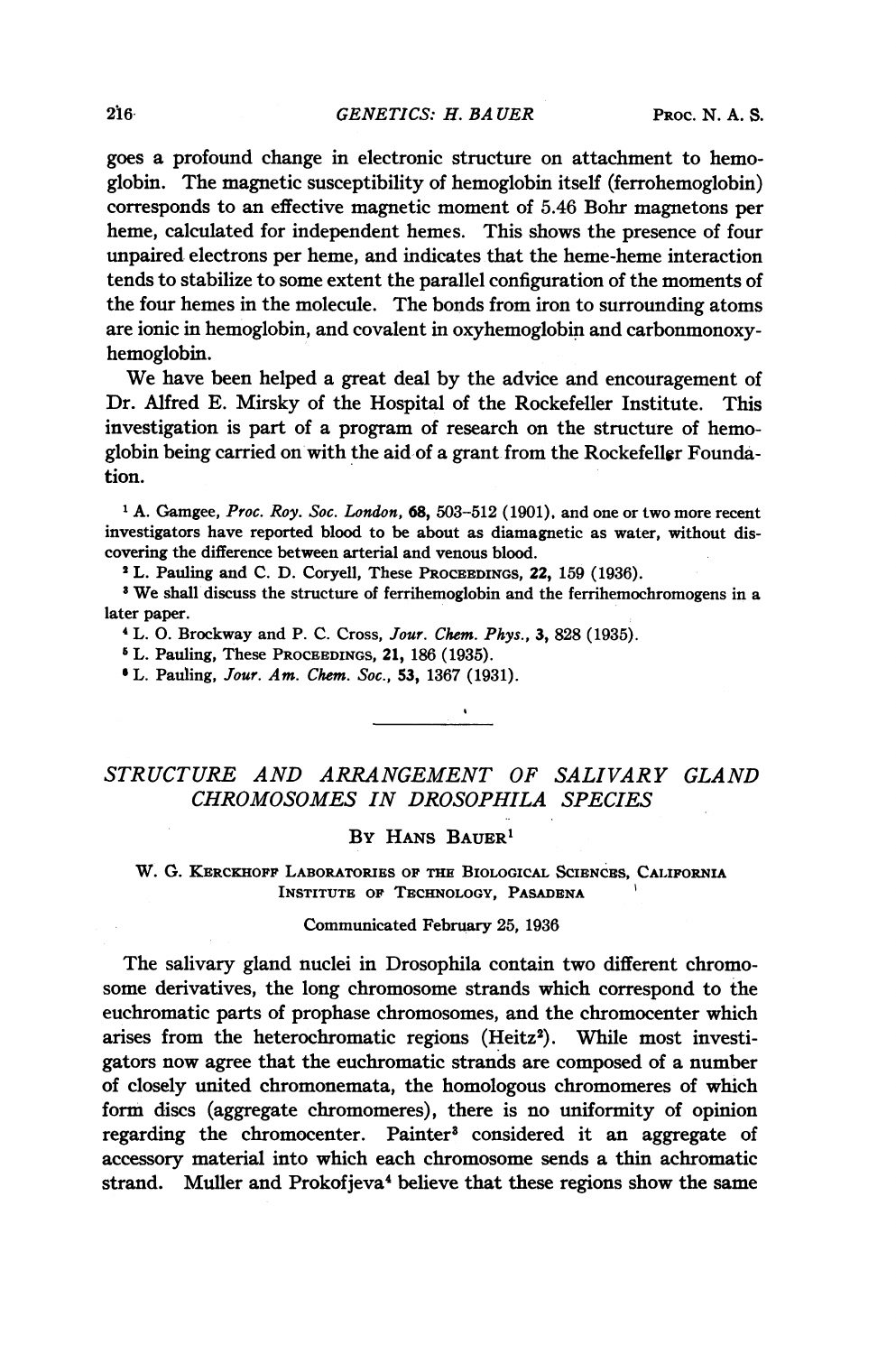regular banding as the euchromatic parts. Koller<sup>5</sup> calls the chromocenter an "undifferentiated magma."

Observations in Chironomidae<sup>6</sup> led me to the conclusion that heterochromatic regions of salivary gland chromosomes are composed of the same number of chromonemata as the euchromatic strands, the difference between them being due to the structure of the single chromomeres. In euchromatic parts, totally stainihg dot-like euchromomeres are present, while heterochromatic parts are composed of heterochromomeres which are larger in size and stainable only on the periphery. On the basis of  $\cdot$ these observations it was expected that in Drosophila the chromocenter also is completely chromosomal in nature (not an apposed extraneous material), and that the apparent vacuolization is the expression of a close union and a partial fusion of heterochromomeres.

In the salivary gland nuclei of Drosophila pseudoobscura the proximal parts of the chromosomes are mostly united into a compound chromocenter. By pressing the preparation it is possible to disrupt the chromocenter and to isolate some chromosomes. In these cases the parts of it are not distributed at random among these isolated chromosomes, as should be expected if it were an amorphous secretion product. Mostly each carries a part of it, constant in amount and structure. Two autosomes (III, IV) possess rather voluminous heterochromatic bases which appear to be formed of a heavily stainable, irregularly vacuolated material (Fig. 2). In some cases these "vacuoles" are arranged rather regularly in discs. That they represent the heterochromomeres, can be seen in more flattened chromosomes in which they are better isolated. The autosomes II and V show only one such heterochromomere discs each (Fig. 1). The chromocenter region of the X-chromosome differs from that of the autosomes in that it forms a looser, net-like body which often covers a part of the nucleolus surface. In contradistinction to the autosomes, the two limbs of the X, if separated by pressure, do not receive a constant amount of the chromocenter material. In most cases the longer limb has the larger part of it. In some nuclei the network forms a communication between both limbs (Fig. 3). The heterochromatic parts of the X consist of the same "vacuolized" granules, the heterochromomeres, as the bases of the autosomes; however, they are not apposed so closely, but form irregular, partly fused strings. Due to this, the heterochromomeres can be more easily recognized as single bodies. Judged from the different amounts of heterochromatin which each limb may receive, there is no predetermined breakage place in the X. Nevertheless, there is some evidence for determining the point of the spindle fibre attachment. The right limb possesses next to the euchromatin a more compact heterochromatic region which is equal in size and structure to the bases of chromosomes III and IV. According to the assumption that the V-shaped X-chromosome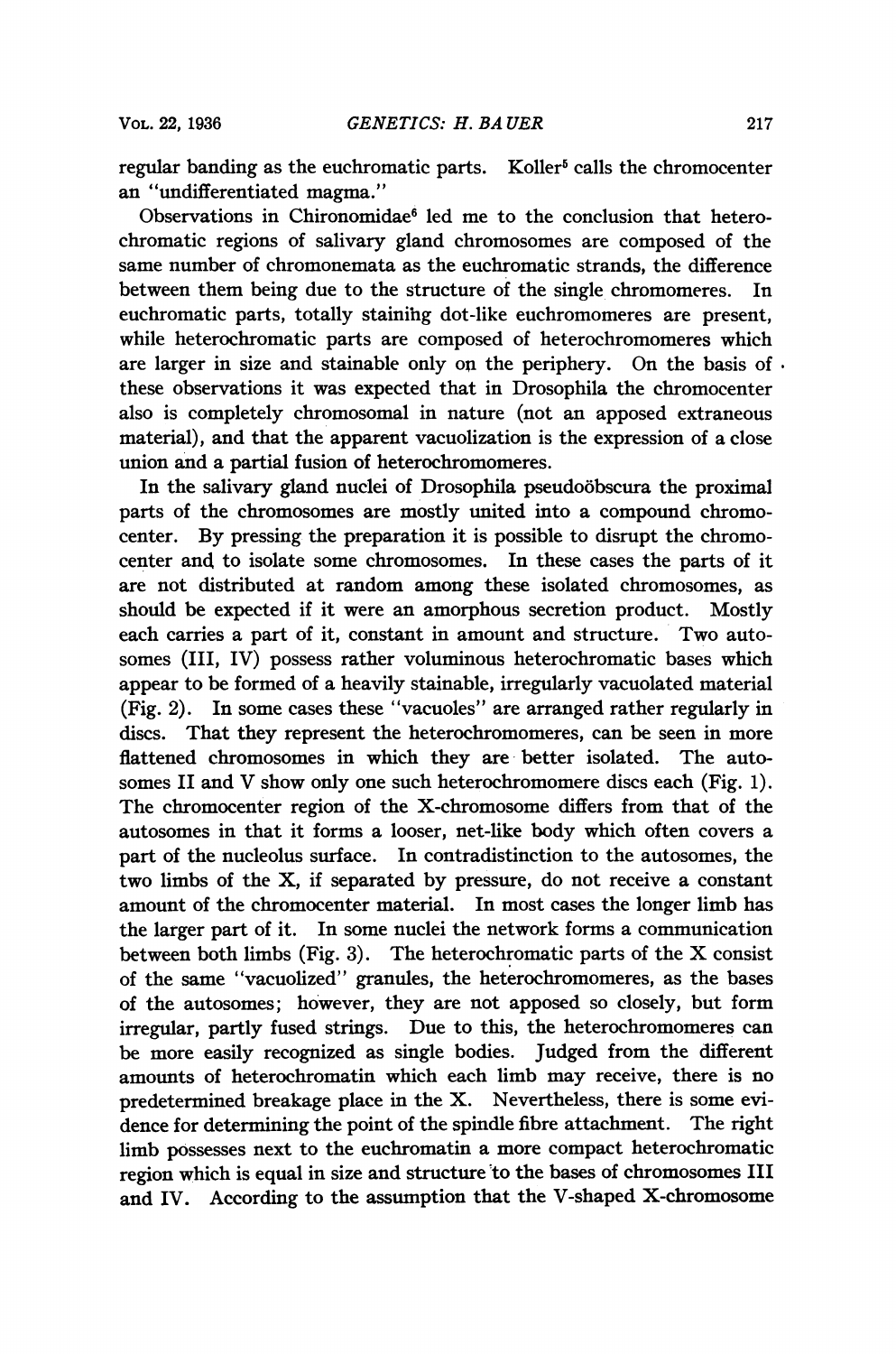is originally formed by the association of two rod-like chromosomes (the X and an autosome), the spindle fibre is probably located at the transition point between the loose and the compact heterochromatic regions. The only possible structural relation of the euchromatic and the heterochromatic parts is represented diagrammatically in figure 5.



Figures 1-5.--D. pseudoöbscura. Figure 1, proximal end of chromosome II; figure 2, of chromosome IV. Figure 3, proximal part of  $X$ . Figure 4,  $III - Y$ -Translocation. Figure 5, diagram corresponding to figure 3;  $XR$ ,  $XL$ , right and left limbs of  $X$ ,  $C.H$ . and  $L.H$ ., compact and loose heterochromatin. The lines represent the chromonemata. The relation between the loose heterochromatin and the nucleolus  $(N)$  is indicated. Figures 6-9.--D. hydei. Figure 6, chromosome end with "ring"bands. Figure 7, optical sections through the end of another chromosome with similar structure. Figure 8, diagram of the course of the chromonemata, corresponding to figure 7. Figure 9, same, showing the form of the terminal chromomere discs. Mag.  $1-4$ :  $1830\times$ ; 6,7:  $2430\times$ .

The nature of the Y-chromosome in the salivary gland nuclei could be determined in translocations.7 Figure 4 shows a case of a III-Y-translocation. The Y is completely of the same structure as the loose X-heterochromatin. It possesses no region which corresponds to the compact heterochromatin of XR.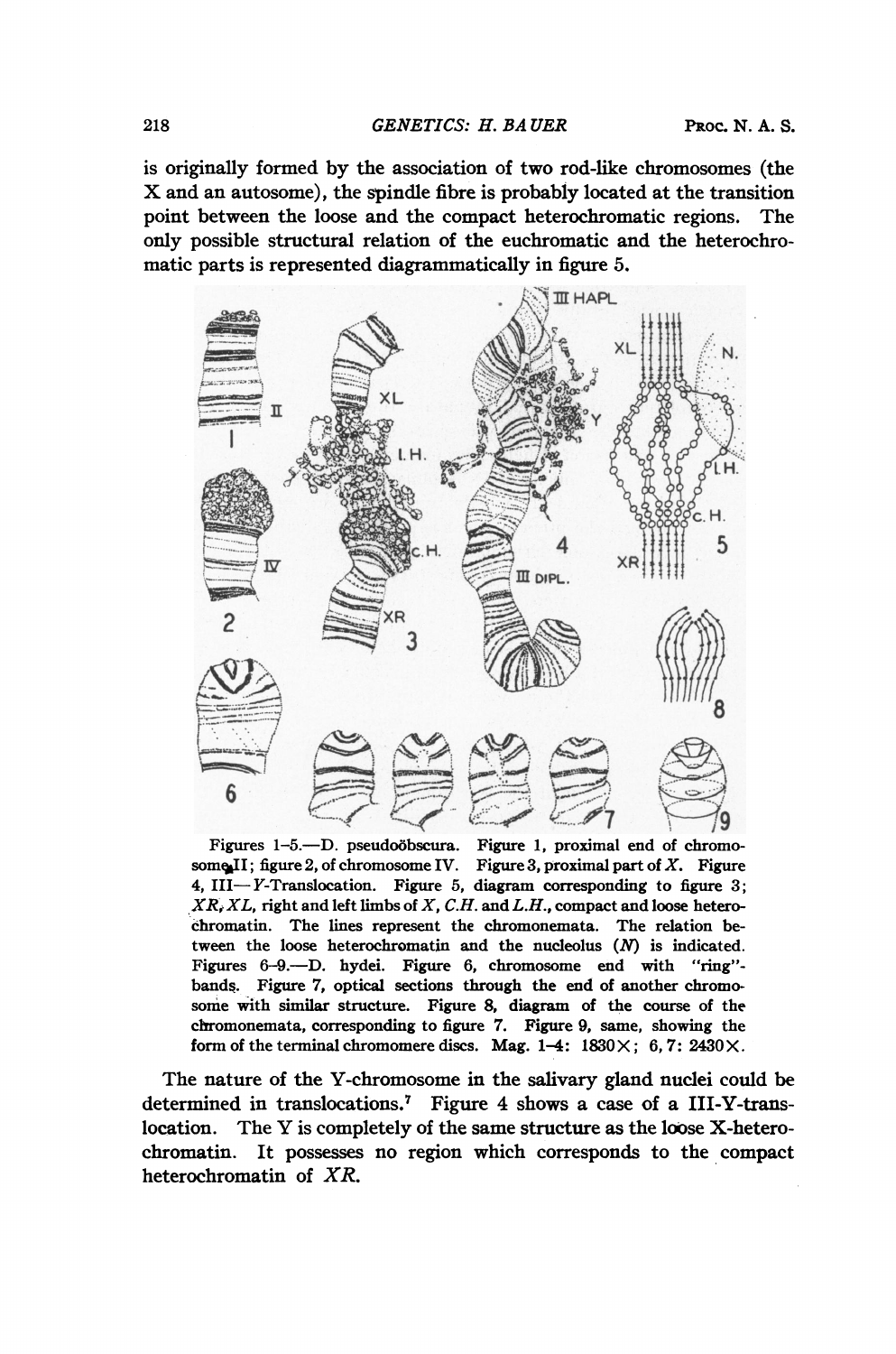In all cases where groups of two or three chromosomes remained together, the size of their common chromocenter was equal to the sum of the amounts present in the isolated chromosomes.

Observations on heterochromatic chromosome parts in mitosis of ganglion cells prove the correctness of the above interpretation. The Y is totally heterochromatic; the left limb of the X is heterochromatic in its proximal third, including the nucleolus-bearing secondary constriction. The right arm of the X and two of the autosomes (III, IV) show short heterochromatic regions, the heteropycnosis being not very conspicuous. The second and the fifth chromosomes seem to be completely euchromatic. (A single heterochromomere pro chromonema, therefore, cannot be detected in mitosis.)

The heterochromomeres as components of the heterochromatic parts of salivary gland chromosomes can be clearly seen in the X-chromosome of D. funebris and in the  $\beta$ -heterochromatin of D. virilis. In D. melanogaster, the maps of Bridges<sup>8</sup> show also that the heterochromatic regions (not designated as such) are formed by vesicular chromomeres. This is especially clear in the case of chromosome II, the continuity of which through the chromocenter could be proved. Here the heterochromomeres are quite regularly arranged in discs, while in the  $X$  and in III the omission of some letters indicates that the most proximal parts are more irregularly arranged, as in the species mentioned above. The description of Prokofjeva can be made to agree with that presented here on the assumption that she mistook the chromatic edges of the heterochromomere discs for the real aggregate chromomeres. The same more regular union of the heterochromomeres into discs is the case in the X-chromosome of D. hydei.

In D. melanogaster and D. pseudoöbscura the union of the chromosomes in a common chromocenter is, therefore, an expression of an attraction between the heterochromomeres. As I have pointed out, $6$  the explanation of this attraction proposed by Prokofjeva :<sup>9</sup> homology between all heterochromomere regions, is not proved by any fact. The difference between the loose and the compact heterochromatin argues still more against this hypothesis. The union of the heterochromatic regions is better regarded as the expression of an attraction between non-homologous parts, characterized by a special kind of chromomeres.

D. funebris und D. hydei show a different behavior. In ganglion cells only the X- and Y-chromosomes are heterochromatic, the Y totally, the X of D. funebris in its proximal half, that of D. hydei in its shorter limb, and in a small area of the other limb adjacent to the spindle fibre constriction. The autosomes of funebris are completely euchromatic; in hydei one pair seems to possess a short heterochromatic (proximal?) end (Heitz2). Correspondingly, in the salivary gland nuclei only the X (and probably the Y which could not be identified with certainty) possesses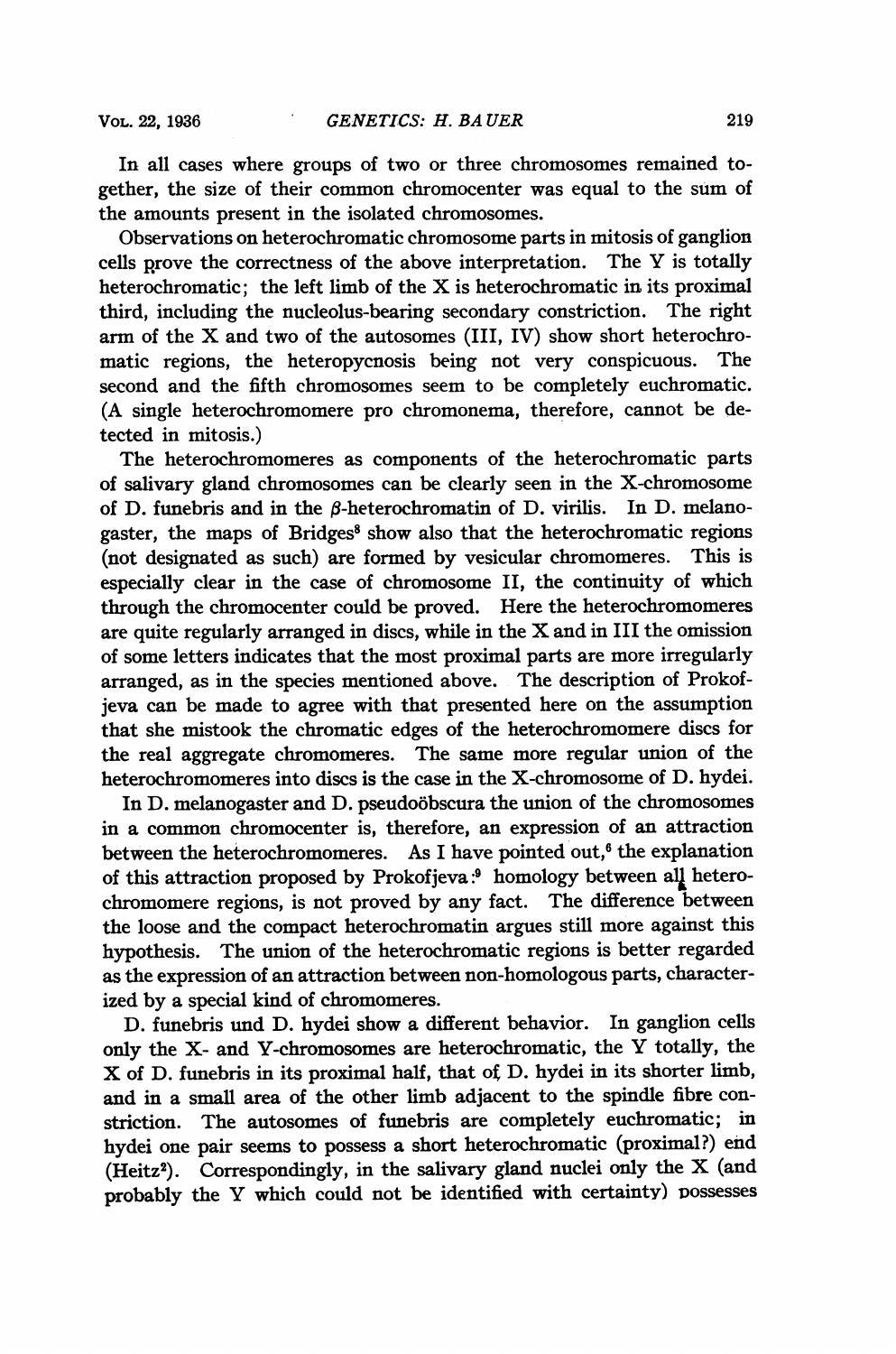heterochromomeres, the autosomes appear to be completely euchromatic. In D. hydei the X shows the same behavior, but here also one long and probably the short chromosome contain a short heterochromomere region. Nevertheless, all chromosomes tend to be united by their proximal ends. This union, however, is not so intimate as in the species named above, and can be more easily destroyed by pressure.

The cause of this interchromosomal union of euchromatic parts can be shown by a study of the behavior of the distal free ends of the chromosomes. As I have described in Chironomus Thummi,<sup>10</sup> there exists a tendency of the free ends, to join with each other. In this species only union in pairs occurs in which all ends, except the left one of chromosome IV, take part at random. The same behavior can often be seen in all species of Drosophila. It depends, of course, on the degree of pressure during the preparation. In D. virilis, for instance, in 40 nuclei from a not very strongly pressed slide,  $35\%$  of the free ends of the 5 long chromosomes were united in groups of 2-4. Each of them takes part with the same frequency (12-15,  $m = 13.6$ ), showing that the union is not a function of the heterochromomere-like terminal granules, present in the chromosomes I, III and  $V(=X)$  (Heitz<sup>11</sup>). The distal ends of the long chromosomes of D. funebris and D. hydei behave in the same manner. This terminal attraction must be effective also in their proximal free ends. The potentially equal attraction of proximal and distal ends to each other can be seen in cases in which chromosomes are only distally united. Chain formations  $(Ip = Id - IId = IIp - IIIq)$  occur rather frequently. Rare cases were found, in which the short chromosome was attached to the union point of several distal ends (possibly due to lagging during the last telophase). The difference in amount of proximal and distal union depends probably on the arrangement during the last telophase, in which the proximal ends of all chromosomes come close together, while the position of the distal ends, due to the different length of the chromosomes and the less exact orientation, is more variable.

The terminal attraction can explain two other peculiarities of the salivary chromosomes. The short chromosome in the species so far studied (comp. Bridges,<sup>12</sup> Tan<sup>13</sup>) is mostly curved, both ends being bent together or sticking to the chromocenter. It seems unnecessary to assume with Bridges the possible presence of a distal heterochromatic region in the fourth chromosome of D. melanogaster, as neither of the two criteria for such regions (heteropycnosis in , prophases, heterochromomeres in salivary glands) agrees with this possibility. As all species show the same feature, it seems to be only a consequence of the small length of these chromosomes, not of their special structure. This would -be expected, if the bending depends on the non-specific affinity between free ends.

The second fact, explainable by the terminal attraction, is the shape of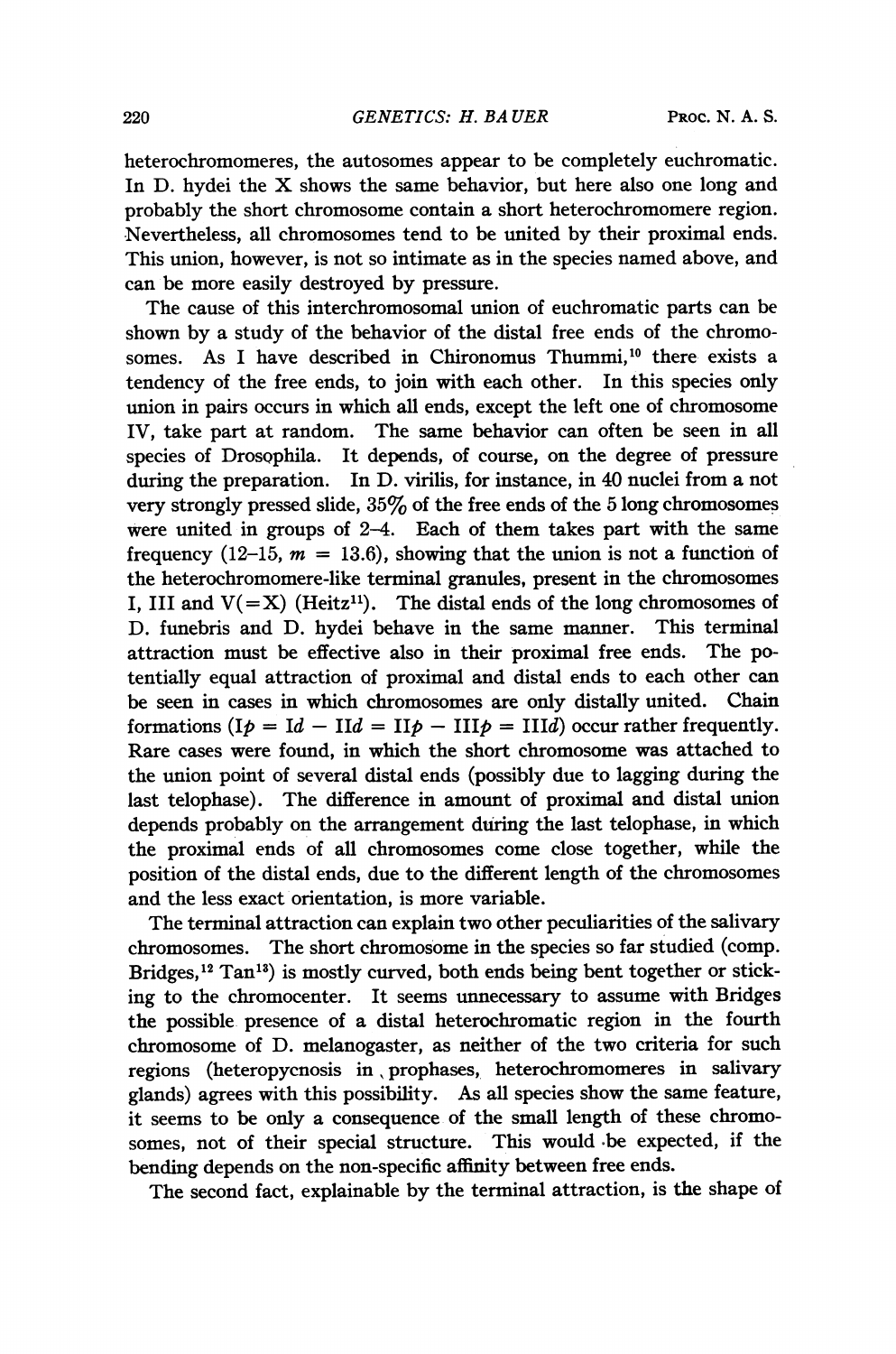some chromosome ends. These often show ring-like terminal bands (Fig. 6). Heitz<sup>11</sup> took such figures as an argument for the peripheral arrangement of the chromonemata along an achromatic axis. Optical sections through these chromosome ends (Fig. 7), however, demonstrate that these "rings" can be followed through the interior of the chromosome. They form the edges of discs which are transformed from even plates into funnellike structures. The course of the chromonemata must be as indicated in figure 8, the shape of the subterminal discs is represented diagrammatically in figure 9. The resulting intrachromosomal cleft can always be seen in such chromosome ends. Sometimes it opens out, especially in cases of excentric arrangement of the discs. These configurations can be understood on the assumption that the terminal chromomeres do not pair laterally, but tend to unite endwise. Simple mechanical conditions prevent the majority of the chromomeres from becoming arranged in this way. The result of this interaction is the special form of the terminal discs.<sup>14</sup> That only some chromosomes show such figures may be due to a competition between the lateral pairing attraction and the terminal affinity.

The special property of free ends is a fact. As an explanation for it, it may be assumed that the terminal chromomeres (or genes) are potentially bipolar but structurally connected only at one pole. The residual force of the free pole tends to become "saturated," which is possible only by union with another free pole (comp. Kossikov and Muller<sup>15</sup>).

Interchromosomal connections thus depend on two different forces: (1) the non-homologous attraction of heterochromomeres, (2) the nonspecific affinity of terminal chromomeres. The first is effective in proximally heterochromatic V-shaped chromosomes of Drosophila (but not in the equally shaped chromosomes of Glyptotendipes<sup>6</sup>), the second in euchromatic ends. Both probably act together in the proximal union of partly heterochromatic rods. These forces tend to preserve the general telophase arrangement of the chromosomes.<sup>16</sup>

Painter<sup>3</sup> has raised the further question, whether there is a constant orientation of the chromosomes in regard to each other. He deduces this from the grouping in pairs of the chromosomes after breakage of the chromocenter. He finds that the fourth chromosome remains preferably together with an arm of the chromosome III. These observations, however, cannot decide the question, as the chromosome IV has its constant place in the center of the metaphase plate and consequently of the telophase group, preserved in the salivary gland nuclei. In D. pseudoobscura similar observations show no preferential grouping in pairs. Among 78 isolated pairs the 10 possible combinations of the <sup>5</sup> chromosomes occur with approximately equal frequencies  $(5-7-8-11; m = 7.8)$ .

These results will be published in more detail elsewhere.

<sup>1</sup> Intern. Research Fellow of the Rockefeller Foundation.